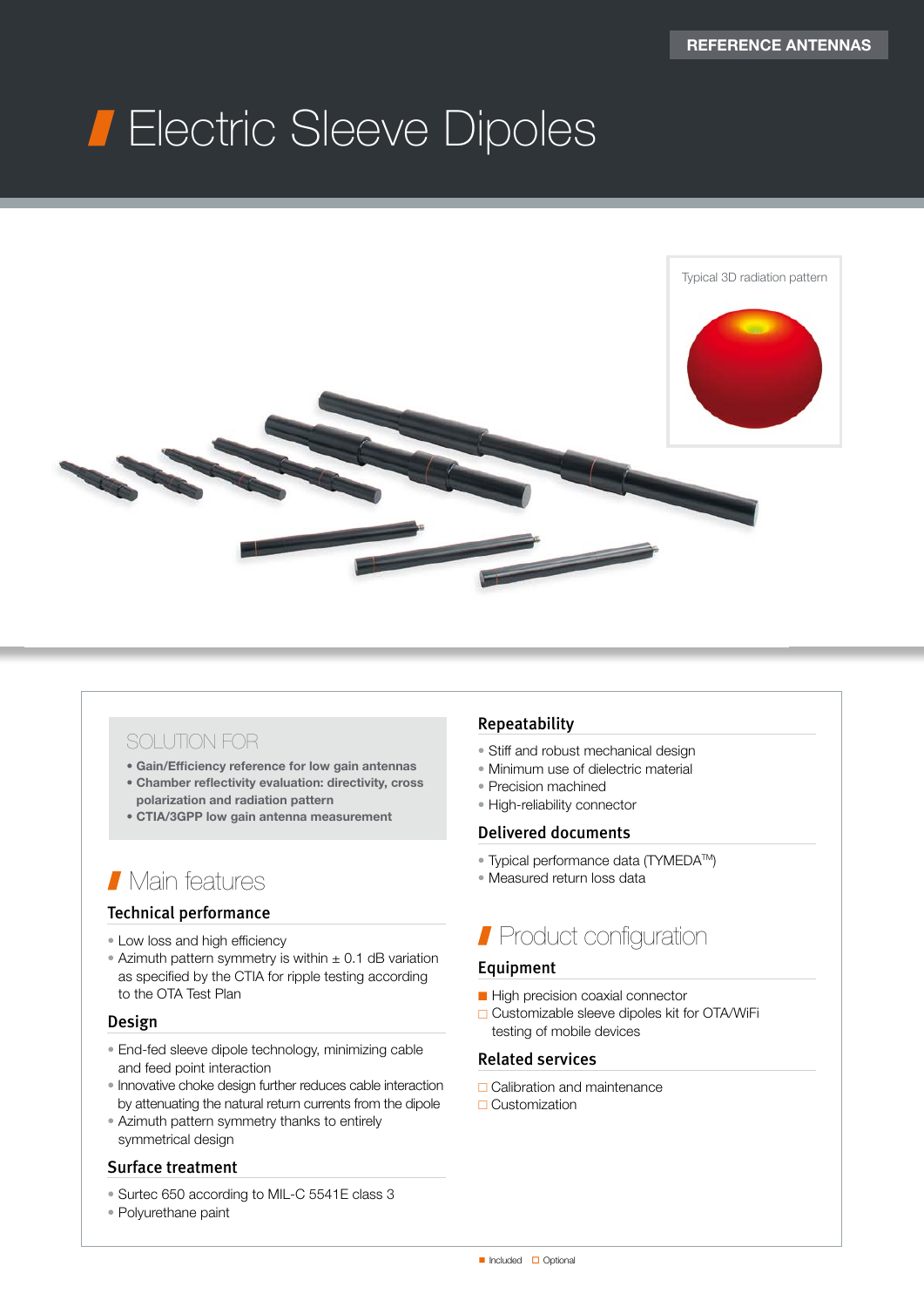

 The MVG electric sleeve dipoles are widely used by the Telecom industry for CTIA Quiet Zone Accuracy Tests as per the OTA Test Plan and CWG Test Plan (Wi-Fi) and for site validation within ISO17025 accreditation (3GPP Technical Report 25.914)

#### Electrical characteristics

| Type of antenna                          | Sleeve dipole       |
|------------------------------------------|---------------------|
| <b>Frequency range</b>                   | $0.38 - 5.9$ GHz    |
| <b>Gain variation over azimuth</b>       | $\leq$ $\pm$ 0.1 dB |
| Peak gain                                | 1.8dB               |
| <b>Efficiency</b>                        | 90%                 |
| <b>VSWR</b> (at center frequency)        | < 1.2               |
| Return loss (at center frequency)        | $< -20$ dB          |
| <b>Cross polar discrimination</b>        | $>$ 30 dB           |
| Impedance                                | 50 Ohms             |
| Frequency bandwidth (ret. loss < -15 dB) | 10%                 |



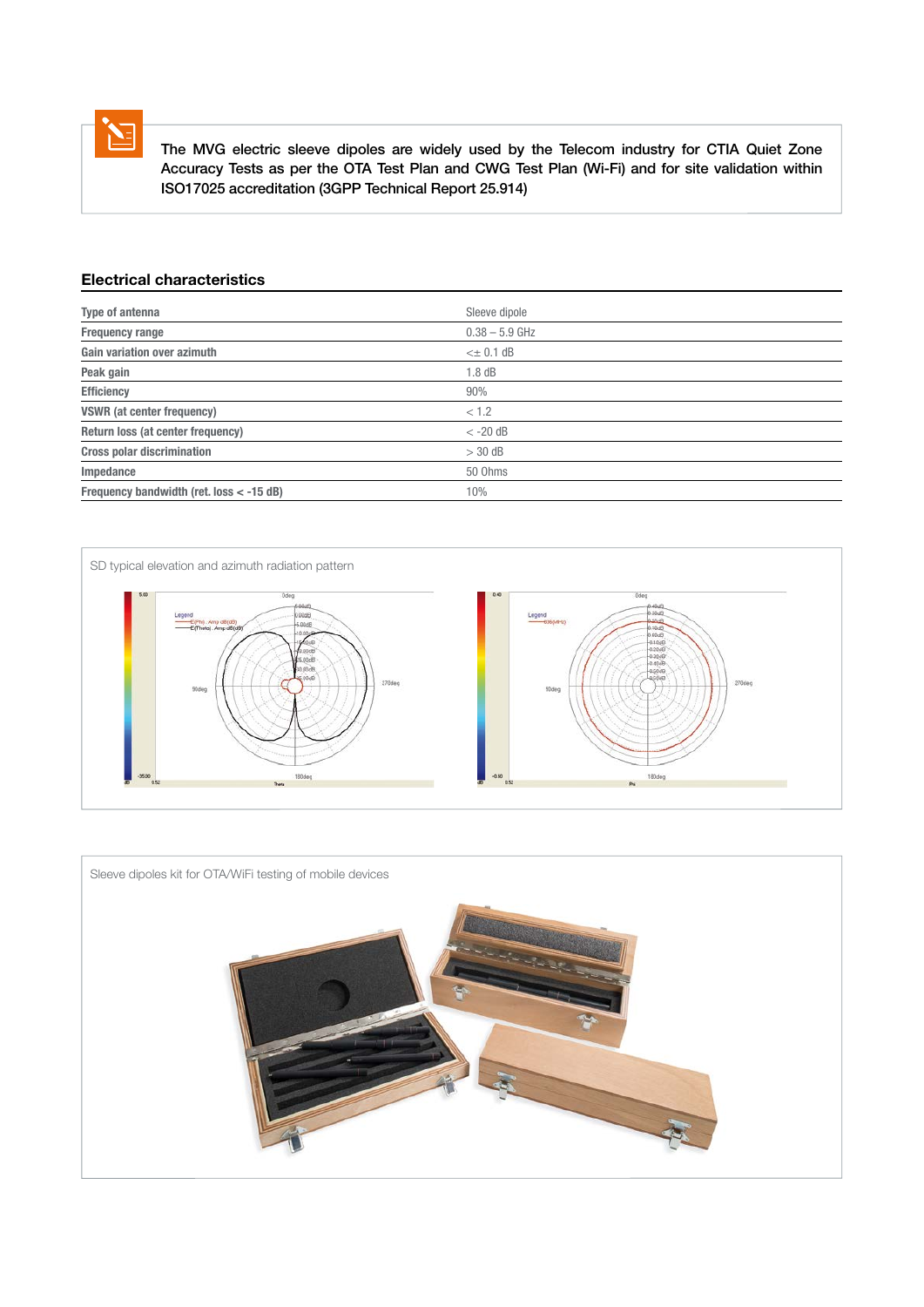#### Mechanical characteristics

| <b>Part number</b>    | <b>Frequency range</b> | Α     | <b>Dimensions [mm]</b><br>в | C   | D  | Weight<br>$(approx.)$ $[g]$ | <b>RF</b> connector          |
|-----------------------|------------------------|-------|-----------------------------|-----|----|-----------------------------|------------------------------|
| <b>SD390</b>          | $380 - 410$ MHz        | 546.8 | 378.8                       | 8.2 | 33 | 700                         | 3.5 mm Female <sup>(2)</sup> |
| <b>SD433</b>          | $410 - 450$ MHz        | 503.7 | 344.3                       | 8.2 | 33 | 600                         | 3.5 mm Female <sup>(2)</sup> |
| <b>SD450</b>          | $435 - 470$ MHz        | 472.1 | 326.3                       | 8.2 | 33 | 600                         | 3.5 mm Female <sup>(2)</sup> |
| <b>SD473</b>          | $450 - 500$ MHz        | 459.8 | 321.3                       | 8.2 | 33 | 600                         | 3.5 mm Female <sup>(2)</sup> |
| <b>SD530</b>          | $500 - 560$ MHz        | 383.8 | 260.7                       | 8.2 | 33 | 500                         | 3.5 mm Female <sup>(2)</sup> |
| <b>SD590</b>          | $560 - 625$ MHz        | 343.2 | 232.6                       | 8.2 | 33 | 450                         | 3.5 mm Female <sup>(2)</sup> |
| <b>SD665</b>          | $625 - 700$ MHz        | 306.6 | 207.8                       | 8.2 | 33 | 400                         | 3.5 mm Female <sup>(2)</sup> |
| SD740 <sup>(1)</sup>  | $690 - 800$ MHz        | 272.2 | 185.1                       | 8.2 | 33 | 400                         | 3.5 mm Female <sup>(2)</sup> |
| SD836 <sup>(1)</sup>  | $810 - 875$ MHz        | 266.7 | 186.2                       | 8.2 | 19 | 150                         | 3.5 mm Female <sup>(2)</sup> |
| <b>SD850</b>          | $820 - 890$ MHz        | 265.8 | 185.9                       | 8.2 | 19 | 150                         | 3.5 mm Female <sup>(2)</sup> |
| <b>SD880</b>          | $850 - 920$ MHz        | 249.8 | 172.9                       | 8.2 | 19 | 150                         | 3.5 mm Female <sup>(2)</sup> |
| <b>SD900</b>          | $865 - 930$ MHz        | 245.2 | 170.2                       | 8.2 | 19 | 150                         | 3.5 mm Female <sup>(2)</sup> |
| <b>SD945</b>          | $910 - 980$ MHz        | 233.5 | 161.5                       | 8.2 | 19 | 150                         | 3.5 mm Female <sup>(2)</sup> |
| <b>SD1230</b>         | $1165 - 1295$ MHz      | 178.7 | 123.2                       | 9.8 | 15 | 75                          | 3.5 mm Female <sup>(3)</sup> |
| SD1450                | 1390 - 1540 MHz        | 156.1 | 109                         | 9.8 | 15 | 75                          | 3.5 mm Female <sup>(3)</sup> |
| SD1575 <sup>(1)</sup> | 1500 - 1630 MHz        | 148.6 | 105.2                       | 9.8 | 15 | 75                          | 3.5 mm Female <sup>(3)</sup> |
| SD1730 <sup>(1)</sup> | 1640 - 1830 MHz        | 132.7 | 93.2                        | 9.8 | 15 | 75                          | 3.5 mm Female <sup>(3)</sup> |
| <b>SD1800</b>         | 1710 - 1930 MHz        | 131.4 | 93.2                        | 9.8 | 15 | 75                          | 3.5 mm Female <sup>(3)</sup> |
| SD1900(1)             | 1810 - 2030 MHz        | 129.7 | 93.2                        | 9.8 | 15 | 75                          | 3.5 mm Female <sup>(3)</sup> |
| <b>SD2050</b>         | 1910 - 2170 MHz        | 127.9 | 93.2                        | 9.8 | 15 | 75                          | 3.5 mm Female <sup>(3)</sup> |
| SD2140(1)             | 1990 - 2330 MHz        | 126.7 | 93.2                        | 9.8 | 15 | 75                          | 3.5 mm Female <sup>(3)</sup> |
| SD2450 <sup>(1)</sup> | $2330 - 2650$ MHz      | 122.3 | 93.2                        | 9.8 | 15 | 75                          | 3.5 mm Female $(3)$          |
| <b>SD2600</b>         | 2380 - 2950 MHz        | 121.4 | 93.2                        | 9.8 | 15 | 60                          | 3.5 mm Female <sup>(3)</sup> |
| <b>SD3150-A</b>       | $3000 - 3300$ MHz      | 175.8 | 156                         | 8.2 | 14 | 90                          | 3.5 mm Female <sup>(2)</sup> |
| <b>SD3600-A</b>       | $3450 - 3800$ MHz      | 172.1 | 156                         | 8.2 | 14 | 90                          | 3.5 mm Female <sup>(2)</sup> |
| <b>SD4000-A</b>       | $3800 - 4200$ MHz      | 171.6 | 156                         | 8.2 | 14 | 90                          | 3.5 mm Female $(2)$          |
| <b>SD5150-A</b>       | $4900 - 5400$ MHz      | 170.1 | 156                         | 8.2 | 14 | 90                          | 3.5 mm Female <sup>(2)</sup> |
| SD5650-A(1)           | $5400 - 5900$ MHz      | 168.2 | 156                         | 8.2 | 14 | 90                          | 3.5 mm Female <sup>(2)</sup> |

(1) Selected models for Quiet Zone Accuracy Test as per CTIA Test Plan for Wireless Device Over-the-Air Performance and CTIA/WiFi Alliance Test Plan for RF Performance Evaluation<br>| of Wi-Fi Mobile Converged Devices<br>|2) Hub

D = Diameter